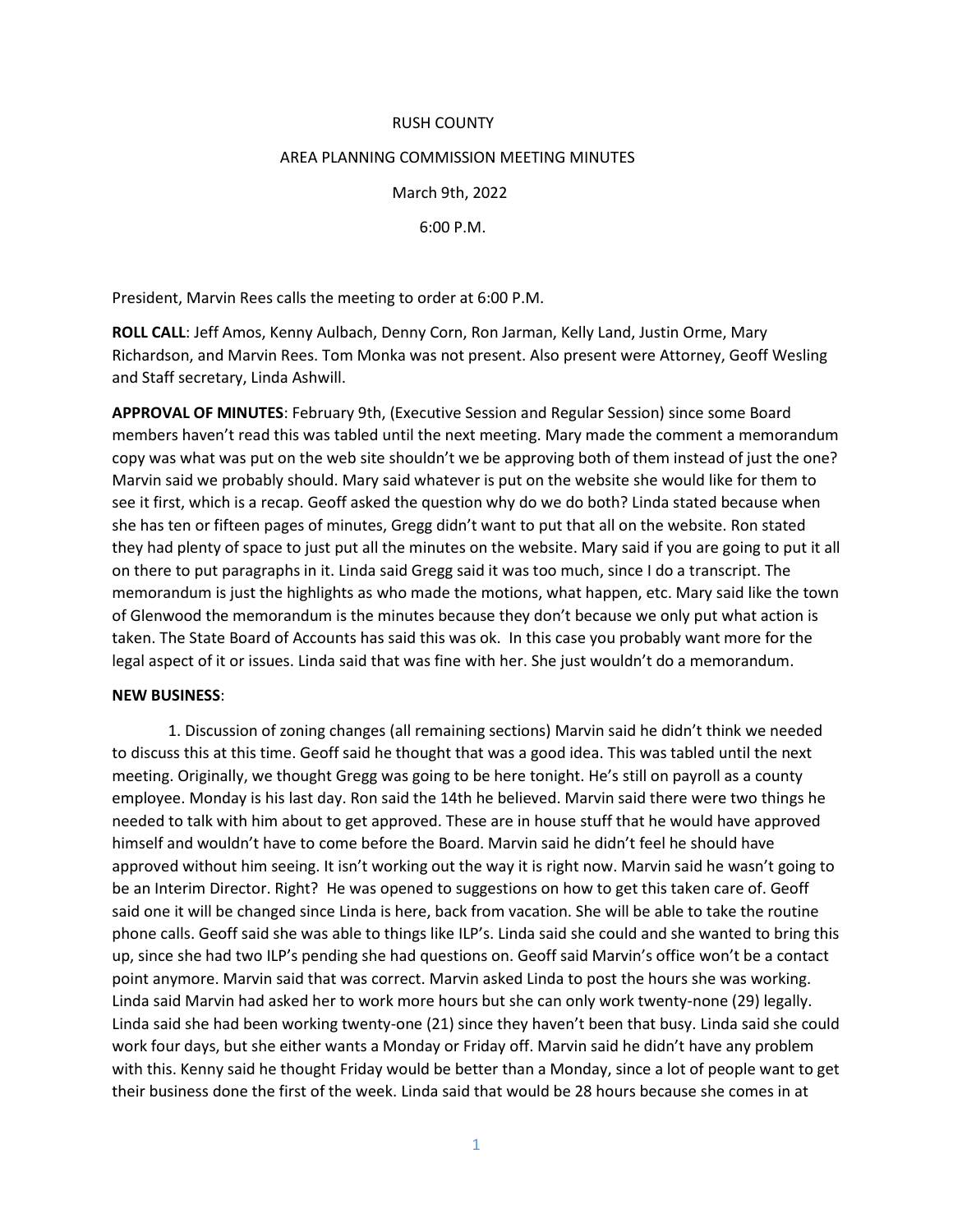9:00 A.M. Ron asked what was done when she had meetings in the evening. Ron said what we will do on the weeks that you have evening meetings. Linda said she would have extra hours to adjust. She stated she had never gone over 29 hours but once she thought she did work 32 hours. Usually night meetings she has at least an hour. She has had to leave at 3:00 P.M. so she didn't go over her hours or has come in later. Ron made the motion that Linda could work up to 29 hours. Marvin said Monday through Thursday, correct. Ron stated yes. Mary seconded the motion. All were in favor.

Marvin said they needed to discuss about the paying of bills for the office. Geoff said his recommendation was to have Tony do the payroll and have Linda prepare the bills and give to Marvin for processing as President of the Board. Linda said when you say prepare the bills this is done on the computer. She just had gotten into Gregg's computer today and she can't find any current information on it. She tried to do a publication and she can't find a template to do so. She called Randy and he couldn't find either. Geoff said he's guessing Gregg has it set up and maybe we just don't know how to get to it. Linda said she hopes that is the case of just not knowing how to locate. She stated she didn't have to have the password to begin with but there was a computer updated, which she had to reboot, after that Gregg's name came on, so she had to find out the password. Randy called her on that and she got back up but still couldn't locate what she was wanting. Marvin said they needed a motion for the process of doing the bills. Geoff asked how Gregg was doing this. Linda said he sends the payroll to Tony, and processed the bills to give to the auditor. The time sheets go to Tony. Ron said then the auditor prepares all the payroll. The auditor then gives to the Commissioners to sign off on then. Geoff said we are just going to have Tony sign instead of Gregg Duke. Marvin askes for a motion for this. Ron made the motion for Tony to sign the payroll. Seconded by Denny. All were in favor. Motion carried.

Marvin brought up the signing for the bills to be paid. He said he would sign off on these if the Board wanted him to. Kenny said you had more experience. Geoff asked Linda what she was talking about the bills were paid on line. Linda said Gregg logged in the bill like a spread sheet that is done on the computer. Ron said like an excel spreadsheet. Linda said yes, an excel spreadsheet. Linda said she hadn't done that, since Gregg has been here. Marvin asked Linda if she had a ledger book that shows the accounts. Linda said if you can find it, she is sure there is. Geoff said it sounds like if you can give Marvin the invoices, he can take care of them. Marvin asked if this was all right with everybody. Denny made the motion for Marvin to take care of the processing of the bills for the office. Marvin said this would be for the APC President to sign the bills. Seconded by Kelly. All were in favor. Motion carried.

## **OLD BUSINESS**:

Geoff said the only thing he had was the consultant agreement that Gregg had sent him which they had talked briefly about it at the last meeting. Gregg has sent him an agreement to have essentially be a consultant until we get a director. He wants us to fill out. He would come in and take care of everything and kind of do what he does now, except the administrative stuff. He wants to bill out at a \$100.00 per hour. Geoff said he thought that was reasonable. Geoff said he thought it was very unlikely we would spend more than we had budgeted for his salary and probably save the County some money without paying insurance and this kind of thing. Geoff said to him it was a no brainer. This is kind of a stop gap to get us through until we get the next director. Geoff said he would recommend that we enter into this agreement. Which would mean Marvin would sign this agreement. Gregg would serve he would serve as consultant for thee BZA and APC including coming to meetings. Mary had a question if Gregg didn't agree at the last meeting as long as he was on vacation like he would work through his vacation.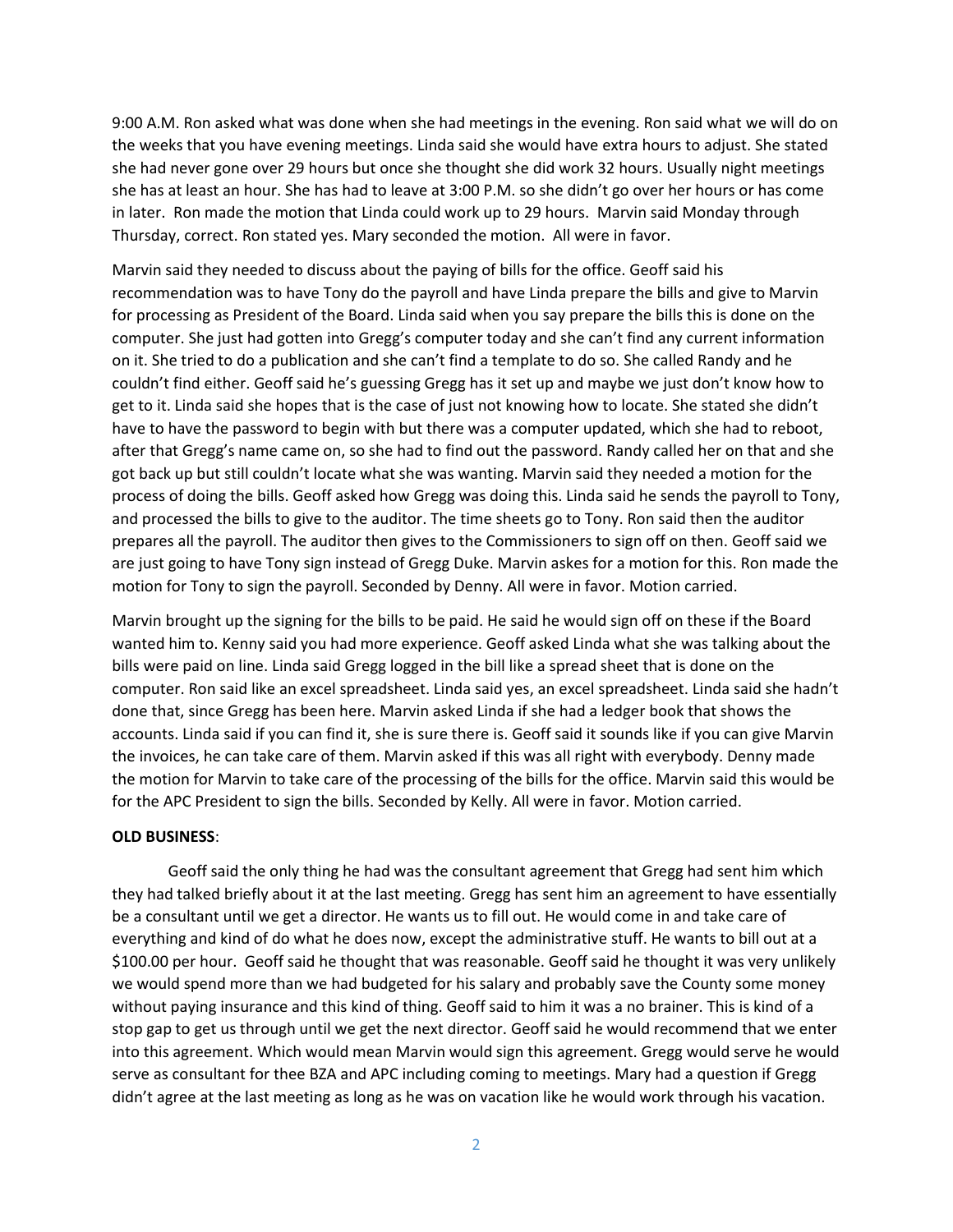Geoff said he made the comment he would take phone calls like he traditionally would as if he wasn't on vacation. Marvin said he done this. Geoff said he has worked with Marvin on quite a few things. He was just not going to come to meetings and do those kind of things. Mary said some of the regular permits and things that are stream lined, would we need him to sign off on those? Marvin said no. He stated he had two issues in his office right now and he wasn't sure exactly what to do with them. Geoff said the other question is, if we are going to have the Board do them, or have Linda do them. That's the question. Geoff said let's say someone wants a permit to build something. Let's say it needs no variance, setback issue, no issues with special exceptions, or anything. Are we, since plenty of this happens, are we going to have Linda do that or are we going to have these brought before the Board to them? Kenny said we only meet once a month. Geoff said if Linda is 100% sure on that specific issue then we will have her do it. Geoff said it sounds like she does this anyway. She just had him sign off on them anyway. Linda said that is correct. She has two of them tonight she wants to confer with Board with that she has questions on. Kenny said if someone wants to build a barn here in county or Geoff said like it is eighty feet from the property line. Geoff said we just need to give her permission to do this. Geoff said there are things to answer Mary's question he thinks there are thinks that are outside of that. Without hiring him, you are going to pay me more. He's not in this office so he is going to be hunting and pecking for his files, his computer, etc. which will take him twice as long to figure out where stuff is at. You will be paying me more than you pay him. Or we can have Marvin do it. You see what I'm saying. He feels like we need a consultant or we just don't get business done. Mary said her concern was consulting him for the routine stuff. Things that are pretty well black and white. Geoff said he didn't think he was going to be able to devout enough time to do that. This isn't something he is going to get twenty hours a week anyway. He's not going to able to give us that. He has a" full time" job to do.

Ron asked if this agreement needed to be signed by the Commissioners, since it is a contract. Geoff said this was probably a good idea since the Commissioners would need to approve. The BZA made an agreement that this be entered into also. So, if this agreed to maybe you (Ron) could present it to them Monday. Marvin asked what the Boards pleasure was. Jeff made the motion to accept Gregg's Consultant agreement. Seconded by Denny. All were in favor. Motion carried. Geoff said this was set up for all three signatures right now. Mary asked if the motion include to allow Linda-Geoff said that was next on the agenda. Linda had the question if she had a question she couldn't answer does she have the right to call Gregg and is he going to be on the time clock? Geoff asked if she emailed well. Linda said she Emailed. Wasn't sure how well. Geoff said he would just shot him an email. Let him handle or do that way. Otherwise, you are going to be playing phone tag. If you shoot him an email. Linda said but we are going to get charges for it right. Geoff said yes. Ron said this would be better than playing phone tag. Geoff said we are going to get charges for things right now, but you have to realize we are not paying a Director, so we are going to save some money. Ron said he would say we will. They may. Marvin asked if the Council would need this also. Geoff said if we get to the point where we have to have additional appropriation. Mary said she will point out she has looked at the budget and Gregg did cut Linda's salary on the budget. She might go over the budget, but then the line items may go over, but the net will be the same. Geoff said we would have to ask for a transfer. Ron said transfer from one side to the other. Mary said you might need to do that because he did cuts hers. Geoff said we wouldn't have to worry about that for several months. Hopefully we have a Director by then. Kenny said maybe will have somebody new by then. Linda asked if you had to have a license to be a consultant. Geoff said no. We are a commission so we need to have a "full time" Director. Some Area Plans can just get by with a consultant period and not have to have a Director. We actually have to have a" full time "Director. This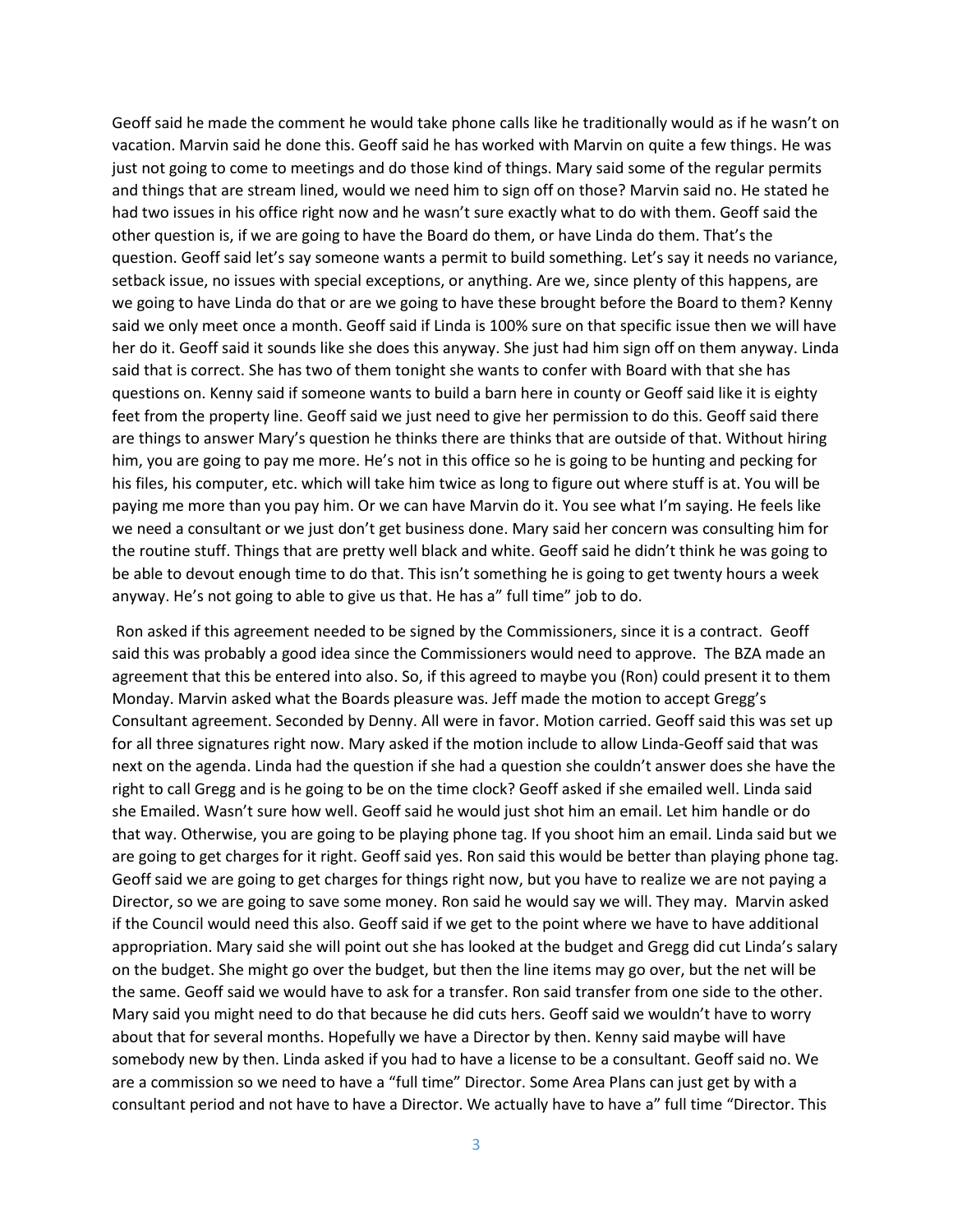is a temporary statist. This will quit honestly will help when we get a new Director, if we happen to get a Director that doesn't have a ton of experience it will be great to help them too. Geoff said if he had to go in there, he doesn't know the first thing about it. He doesn't know where his files are. Linda said she can find the files. It will be nice to have him as a consultant to be able to talk to these people before we get a Director. Linda said he was making \$32.00 an hour compared to \$100.00 now. The Board can say no. Kenny said he wanted to do it. Linda said we're not paying him for 70 hours as normal payroll period very two weeks. Geoff said he has the cards. He was costing the County a lot more than \$32 an hour.

Marvin asked Linda if she was ok with signing off of the paperwork. Linda said what she did was do the paperwork up front and just gave it to Gregg. He just looked at it and if it was ok, he would just sign it. Geoff said he would sign it as a Director to you because you couldn't. Geoff asked if they wanted Marvin to sign or have Linda to sign. Kenny said we want Marvin to sign it. He's the President. Linda said she could just pass the paperwork to Marvin and he could just sign. Geoff said people are just going to have to understand if Gregg can't get to in a week or so. Linda said she had told people that but she does have two she would like to go over with the Board tonight she has questions on. Geoff said Marvin didn't have any business doing this, so only bring the paperwork that is cut and dried to him. Mary said the ones she has questions tonight should she email Gregg about those? Linda said no not the ones she has tonight. Geoff said let's talk about the ones we have tonight. Marvin said can we approve this first. Marvin said we needed a motion for him to sign off as President on paperwork that Linda presents to him. Justin made this motion. Seconded by Ron. Linda said so this would be the ILP's and the Subdivisions? Geoff said anything that the Director do unilaterally would normally and not questionable. All were in favor. Motion carried.

Marvin said he had two things that he needs Gregg to look at. He has two people that wants comments now. Is there any way I can get these in on the meeting next Wednesday Ron? Next Wednesday at 6:00 P.M. and it shouldn't be more than. Ron said he would do everything he can. Mary said you have two applications. Geoff said are these not in the category of Linda. Marvin said no. Geoff asked if he was saying APC approval. Linda asked if it was the Beckner one. Marvin said they just need to be signed off on. Linda said they just need to sign off on. She said this was cut and dry. Kenny said have Linda approve it and then give to Marvin. Geoff said these are just one that need to be signed off of and don't need APC approvals. Things that Gregg Duke just two months ago would have signed off on. Linda said right. This is the way she understood this. At least that is what Cathy had told her. Marvin said Cathy has since both of these. Linda said she wasn't sure of the Brown one but the Beckner's was good to go. Geoff said if they need APC approval coming next week wasn't going to help anything anyway because we have to give notice. We can't do that anyway. Marvin said he knows what he is saying. We would have to have a hearing and notification. Geoff said Gregg should be here Monday and he could sign off of them then. Linda asked what's Monday. Gregg would sign on as a consultant. Kenny asked what the Brown one was. Marvin said he was going to switch properties with some body, then he told him yesterday he was going to sell the property outright. Linda asked if this was the Jeff Powell survey. If it is, it needs a correction on checked out before we go further. Geoff said let's do this, you get with Linda before this week is over, and if we need to have a meeting next week we will. It sounds like we don't need to have one at this point. Geoff said the one that is urgent the one Linda can handle. Linda said if it's the Beckner, its cut and dry. Geoff said most the time in planning the urgency, you might get mad at this, but the urgency is not a three thing. Sometimes with a bank closing, closings and things like that it's an issue. Linda said a lot of people with their mortgages right now, the low interest rate, they want to get it done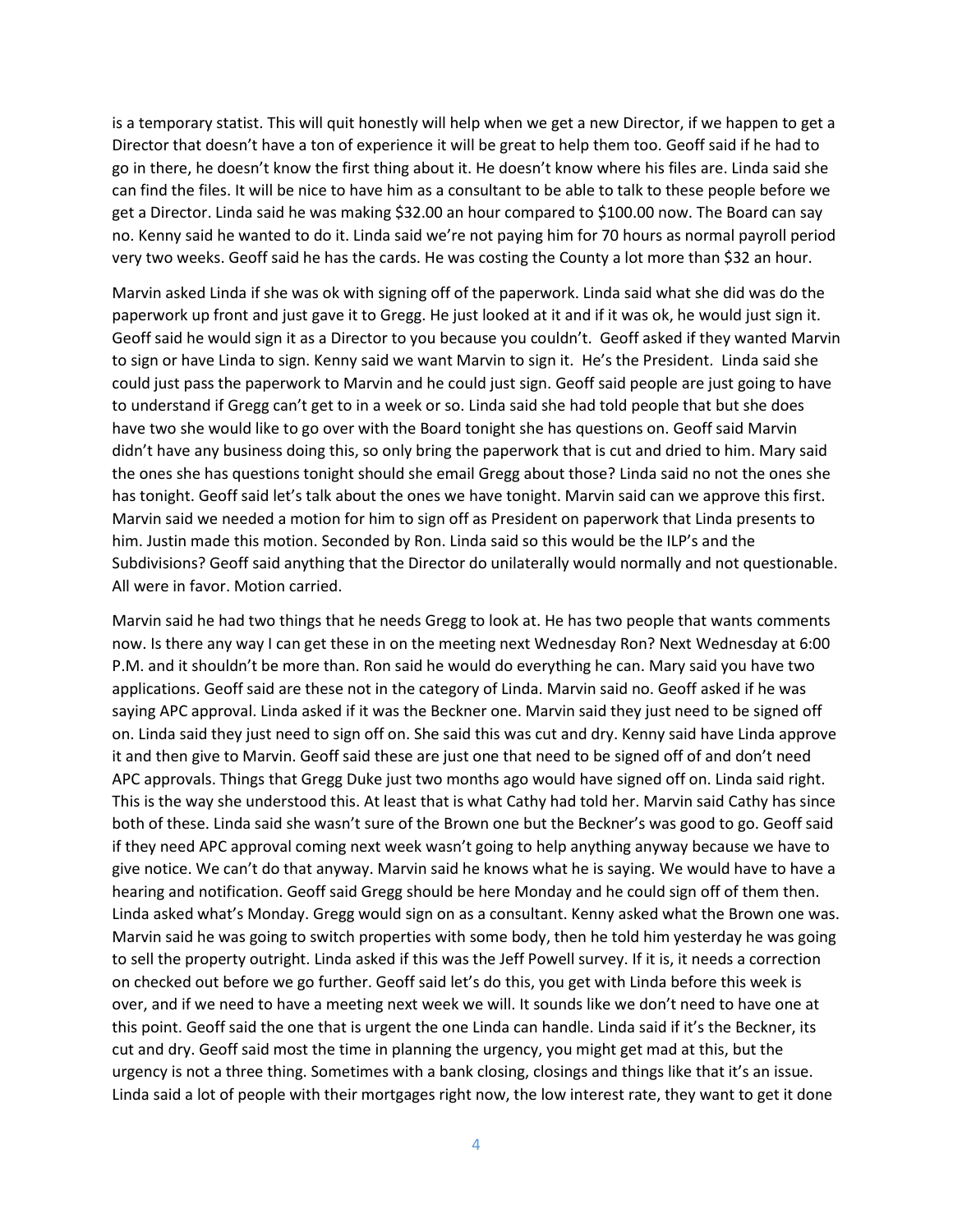right now. Kenny said so are we going to have the meeting? Marvin said he would let them know for sure. Mary said we were going to have the meeting Wednesday to talk about applicants. Ron said we only have one. Geoff said we need to talk about that, whether we are going to wait or.

Marvin said that was next on the list. Marvin asked Linda if she had anything. Linda brought the two ILP's she had questions on to the Board.

#1 Marvin Hershberger has property at South 500 West where he is tearing down the old house. He has paperwork that he told me Gregg gave him. Gregg was telling him how he could procession his new home. He could tear down the old house and use the original foundation. The parcel is partly in a flood plain, but he's not going that far. He wants to stay the same number of bedrooms so that way he's not going to have to change his septic system. He has a garage or a live in quarters, for in-laws or something, is two stories and he wants to take the second story off of it. He wants to make this just a one story. Linda said it was kind of cut and dry. Using the same foundation from the existing home. He's not tearing the other building completely down, so even though it doesn't look like he has ten (10) foot setback, he's using the same structure. He's just taking the top off. He's using the same foundation, and just taking the top off the one building, and he has paperwork from Gregg showing how he do this. She told him to bring in his paperwork that he got from Gregg and show his diagram exactly how he is going to do this to place on the same foundation. She didn't know about the fee on this one. Because he tearing down the original house. Just leaving the original foundation. To her it's a remodel but yet a new dwelling too. Kenny asked the one he's going to take the top off of is that connected to the foundation. Linda said no that is separate. Its kind like a garage. It's not connected though. There isn't that much space between them. He said he was going to use it like for storage. Normally at regular house would be \$200.00. When we get into the alternation and remodel it's only \$50.00. She didn't know how the fees would be on this. I asked him about the septic as to how old it was, because that kind of scared her too, but the way I understand with the Health Dept. if you don't change the number of bedrooms you don't have to worry about the septic. He said the septic was working fine, but of course it's right next to the river. Jeff said as long as he didn't change the bedrooms and he doesn't do anything to the septic system field he should be ok. He did tell Linda he has a finger system. Geoff said just issue a permit it sounds like. Linda said she didn't know what to charge him. Should she just charge the \$50 or the \$200.00? Kenny said its new construction more or less. Linda said or less because it's down to the foundation. Ron said he thought \$200. Kenny asked what everybody else's thoughts. Ron said technically its two different buildings. You would have a remodel that would be \$50.00 and \$200.00 for the new so maybe just do \$200.00 for both. Ron asked Geoff for his opinion. Geoff said that sounded reasonable to him. Everybody else was in agreement. Marvin as for a motion. Ron stated to charge \$200.00 for ILP-2022-15. Seconded by Denny. All were in favor.

Linda brings up ILP-2022-16, Tina Meek on Gings Road, wants a 30 x 50 pole barn. This meets all the setback. She is in A-3. She has forty (40) feet from the property line and 106 foot from the road. Pretty cut and dry. Ron said he believed this was one the builder had contacted Marvin and I on. We looked it up and they just needed the paperwork filed out. Linda said she just got it today and she would try to get it approved for him today. Ron asked if it was John. Yes, a good kid seemed like. Marvin asked for a motion on this one. Ron made the motion to approve this ILP. Seconded by Jeff.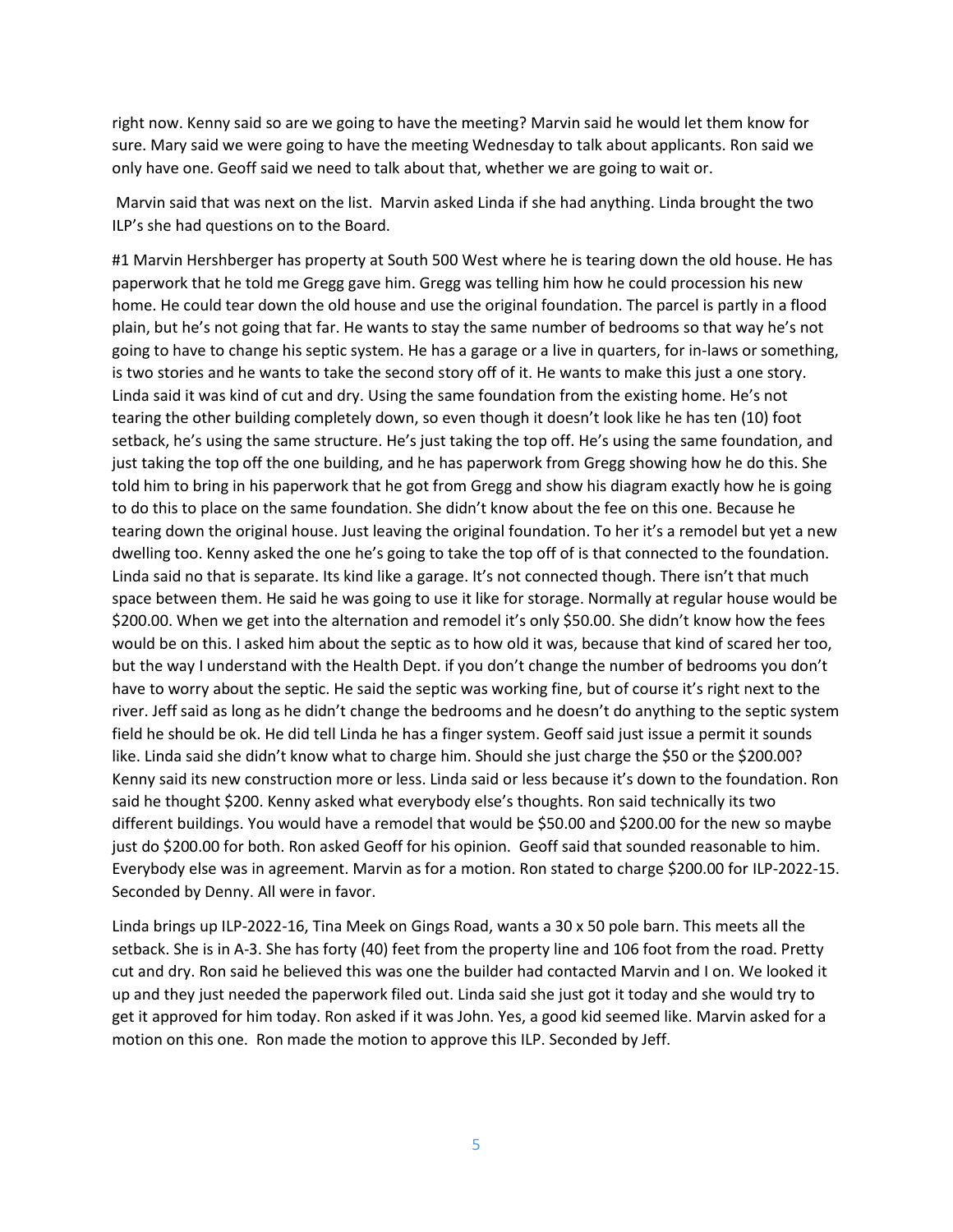Mary said normally going forward things like this she would just take to Marvin. Marvin said that was right. Linda said unless she had a question and Marvin has a question then we would bring before the Board or Gregg. Marvin said all in favor say I. All were in favor. Motion carried.

Geoff said one thing we might want to bring up too, is with Gregg as Consultant, Marvin still should be signing stuff rather than Gregg. Does that make sense? Denny said yes. Mary said since Gregg isn't an employee now. Geoff said Marvin is our President just have him sign it. Gregg has done all the leg work on it probably, Gregg and Linda in combination.

Marvin said the last thing on his agenda was our applicants for the new director. Who are we were going to get? We have had one person apply so far. Marvin said he understood this hasn't been advertised on Indeed. Ron said it isn't. He stated that is part of the discussion he would like to have with the Board. It has been put on Jobs Lists.com. The person that put it out clicked it and that's there it went. He stated he could send to Indeed really easy. Ron said we need to come up with a budget and create an account on Indeed, because he thinks we will get better bang for our buck. It's more well-known than just Jobs Lists. The other one he was told about today, and he doesn't know what the cost is on that, if it's how many resumes you get. To him that person has to be the right person. If we don't get it out to everybody we can, it doesn't do us any good. The other is a Planning Board for the State of Indiana. It's with the American Planning Association for Indiana. All planners in Indiana are associated with that. It is fifty dollars for two weeks and twenty-five dollars for each additional. That way we would have the job notice out for a couple of weeks. Denny said maybe we will have some applicants by then. Geoff if somebody has some time on their hands, he was told there are a lot of these Planning Commission that are a lot bigger and have Deputy Directors. It might be nice to reach out to some of them and see they have any interest. Then we could get somebody with experience. Otherwise, we might be getting someone that doesn't have any experience.

Marvin asked if there was anything else to be brought before the Board. Mary asked if we had a line item in the budget, a miscellaneous line that we can allocate. Marvin asked Linda if there was an advertising budget in the office. Linda said she know they did for legal ads. It should be in the budget. She didn't bring a copy with her this evening. Linda said it might be under office supplies. Marvin said he has an advertising budget. He just takes it out of there. Marvin asked Mary if she had seen the budget. Mary said she has seen the budget but she doesn't have a copy of with and know exactly what all is on it. Geoff asked if they could use County General. Otherwise, if we don't have it, we are going to have to ask for additional appropriations or transfer and by the time we do that it's going to take a while. Ron said it might be a situation where we have to use the county fund to do the advertising and figure out how to transfer. Mary said she thought last year's budget was on line. She doesn't know about the 2022, if it's on line yet. Marvin said he would check it out and see what we could call this with the auditor office. Geoff said this was about the only advertising besides paying for our legal notices. Ron asked if the budget would be in Gateway. Mary said yes it would. Ron looked up the budget on line and there is \$10,000.00 for consultation fees. Jeff said so we are putting this on the other websites right away. Ron said he would, yes. Geoff asked Ron what he needed from the Board to make that happen. Marvin said he needed a motion. Jeff makes the motion to advertise in Indeed and other places if found. We'll give this a month, if someone is looking for a job they can do so within this month. Marvin asked for a seconded. Kelly made the second motion. All were in favor. Motion to further advertise for the Planning Director was approved. Mary asked if they would plan on having an Executive before the next meeting to go over the applications. That wouldn't be in a public meeting. Marvin aid they would have to an